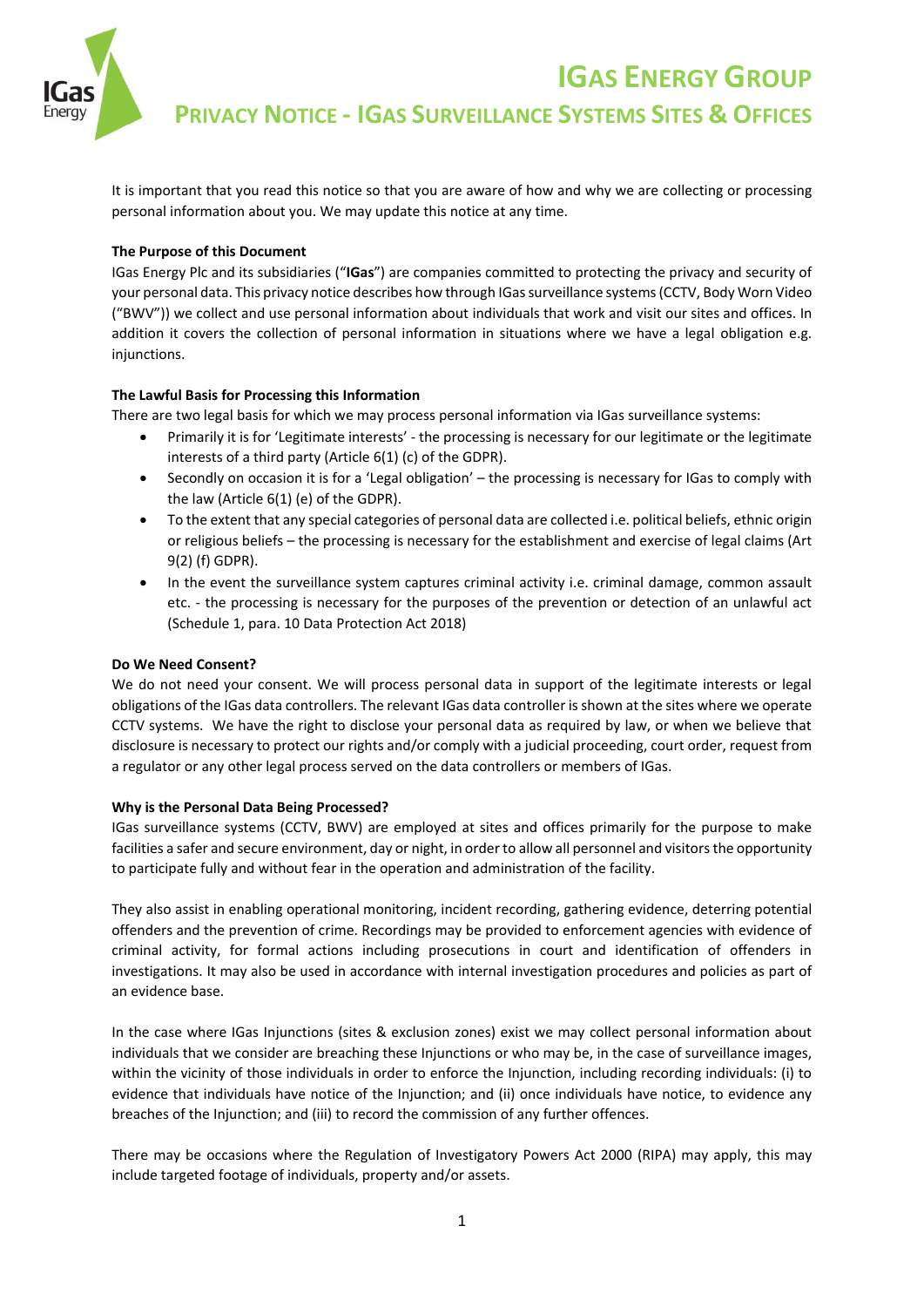

**IGAS ENERGY GROUP** 

**PRIVACY NOTICE - IGAS SURVEILLANCE SYSTEMS SITES & OFFICES** 

# **How is the personal information processed and stored?**

Information is gathered on a 24/7 basis from CCTV systems and on occasion from BWV and IGas mobile phones. CCTV systems feed real time live video images to secure standalone servers, which may have remote access via internal secure encrypted networks or external networks by authorised individuals/entities having the prerequisite security protocols. We do not use automated decision-making or transfer personal data obtained via IGas surveillance systems outside of EU.

## **How long we will keep your personal information?**

Thirty (30) days is the IGas default setting for recorded images, but system circumstances, capability, requirements and resources may see this either shortened or lengthened. In the cases of information recorded and subsequently stored as potential or confirmed evidence of civil or criminal acts being committed:

- For information stored as potential evidence, but not used it is retained for 6 months.
- For evidence used in civil enforcement cases where no action is taken it is retained for 2 years.
- For evidence used in civil enforcement cases where action is taken it is retained for 6 years.
- For evidence used in all criminal enforcement cases it is retained for 6 years.

In the cases of information recorded and subsequently stored as potential or confirmed evidence in internal disciplinary or grievance proceedings:

- For information stored as potential evidence, but not used, it is retained for 6 months
- For evidence used in internal disciplinary proceedings, it is retained for 6 months from the cessation of employment of the individual(s) against whom the disciplinary action was brought, unless the individual(s) brings a civil or criminal action against the Company post-cessation of employment, in which case it will be retained for 6 years from the completion of that action.
- For evidence used in internal grievance proceedings, it is retained for 6 months from the cessation of employment of the individual(s) bringing the grievance, unless the individual(s) brings a civil or criminal action against the Company post-cessation of employment, in which case it will be retained for 6 years from the completion of that action.

# **What information we may hold about you?**

We may collect, store, and use the following categories of personal information about individuals captured on IGas surveillance systems:

- Images obtained through surveillance systems such as CCTV, BWV, cameras and mobile phones.
- Surveillance systems will record date, time and in some circumstance the location
- In the case of offenders we may record personal details such as; gender, ethnic origin, age and where available personal contact details such as name, title, addresses, telephone numbers, and email addresses.

## **Who we will share your information with?**

Information may be shared with:

- **•** CCTV Operators & Monitors
- IGas legal representation
- Joint Venture (JV) Partners
- Police Forces
- Insurance Companies
- Crown Prosecution Service
- HM Court and Tribunal Services
- Health and Safety Executive